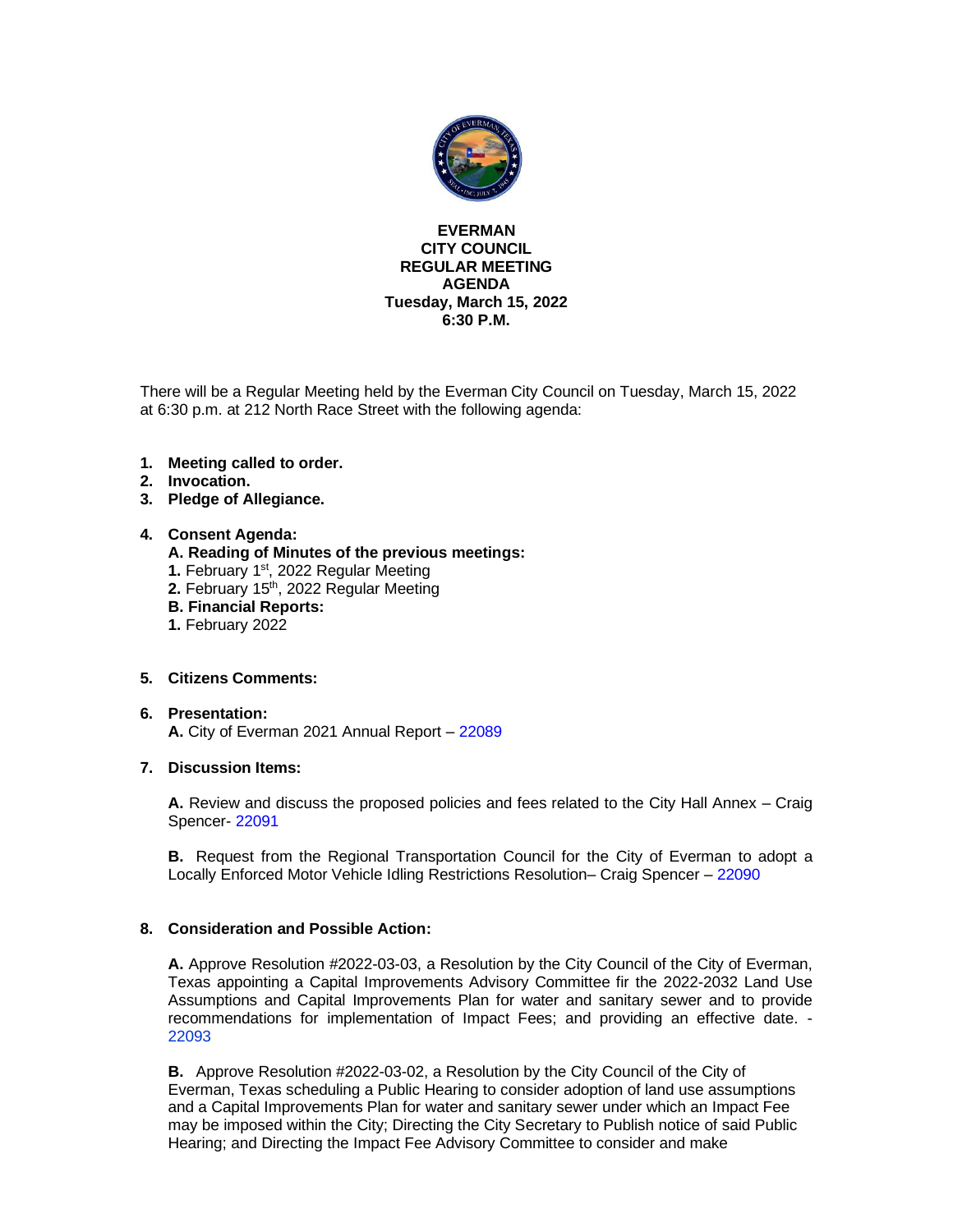recommendations on the water and sanitary sewer land use assumptions and capital improvements plan. – [22092](#page-13-0)

**C.** Approve Interlocal Agreement between the City of Everman and Tarrant County, Texas for the Reconstruction of Christopher Drive within the City of Everman; and authorizing the City Manager to execute said agreement – [22088](#page-15-0)

- **9. Executive Session**
- **10. City Manager's Report** Craig Spencer
- **11. Mayors Report –** Mayor Ray Richardson
- **12. Adjourn.**

I hereby certify that this agenda was posted on the City of Everman bulletin board at or before 5:00 p.m. on Friday March 11, 2022.

 $\sim$ 

Mindi Parks City Secretary

*Citizens may watch city council meetings live on YouTube. A link to the City of Everman YouTube channel is provided on the city website at: [www.evermantx.us/government/citycouncil/](http://www.evermantx.us/government/citycouncil/)*

*Pursuant to Section 551.071, Chapter 551 of the Texas Government Code, Council reserves the right to convene into Executive Session(s) from time to time as deemed necessary during this meeting, to receive advice from its attorney on any posted agenda item, as permitted by law. Additionally, Council may convene into Executive Session to discuss the following:*

- *A. Section 551.071 – Pending or Contemplated Litigation or to Seek Advice of the City Attorney.*
- *B. Section 551.072 – Purchase, Sale, Exchange, Lease, or Value of Real Property.*
- *C. Section 551.073 – Deliberation Regarding Prospective Gift.*
- *D. Section 551.074 – Personnel Matters.*
- *E. Section 551.087 – Deliberation Regarding Economic Development Negotiations.*
- *F. Section 551.089 – Deliberations Regarding Security Devices or Security Audits.*

*Citizens wishing to submit written comments should e-mail the City Secretary at [mparks@evermantx.net.](mailto:mparks@evermantx.net) Comments that are received at least one-hour prior to the start of the meeting will be provided to all council members.* 

*According to the City of Everman Policy on Governance Process, individual citizen comments will be restricted to three (3) minutes unless otherwise determined by a majority vote of the Council. The Mayor is responsible to enforce the time limit. Citizens may address City Council either during the Citizen Comments portion of the meeting or during deliberation of a listed agenda item. City Council is only permitted by law to discuss items that are listed on the agenda. Citizens wishing to make comments should notify the City Secretary as soon as possible.* 

*City Hall is wheelchair accessible. Parking spaces for disabled citizens are available. Requests for sign interpretative services must be made 48 hours prior to the meeting. To make arrangements, call 817.293.0525 or TDD 1.800.RELAY TX, 1.800.735.2989.*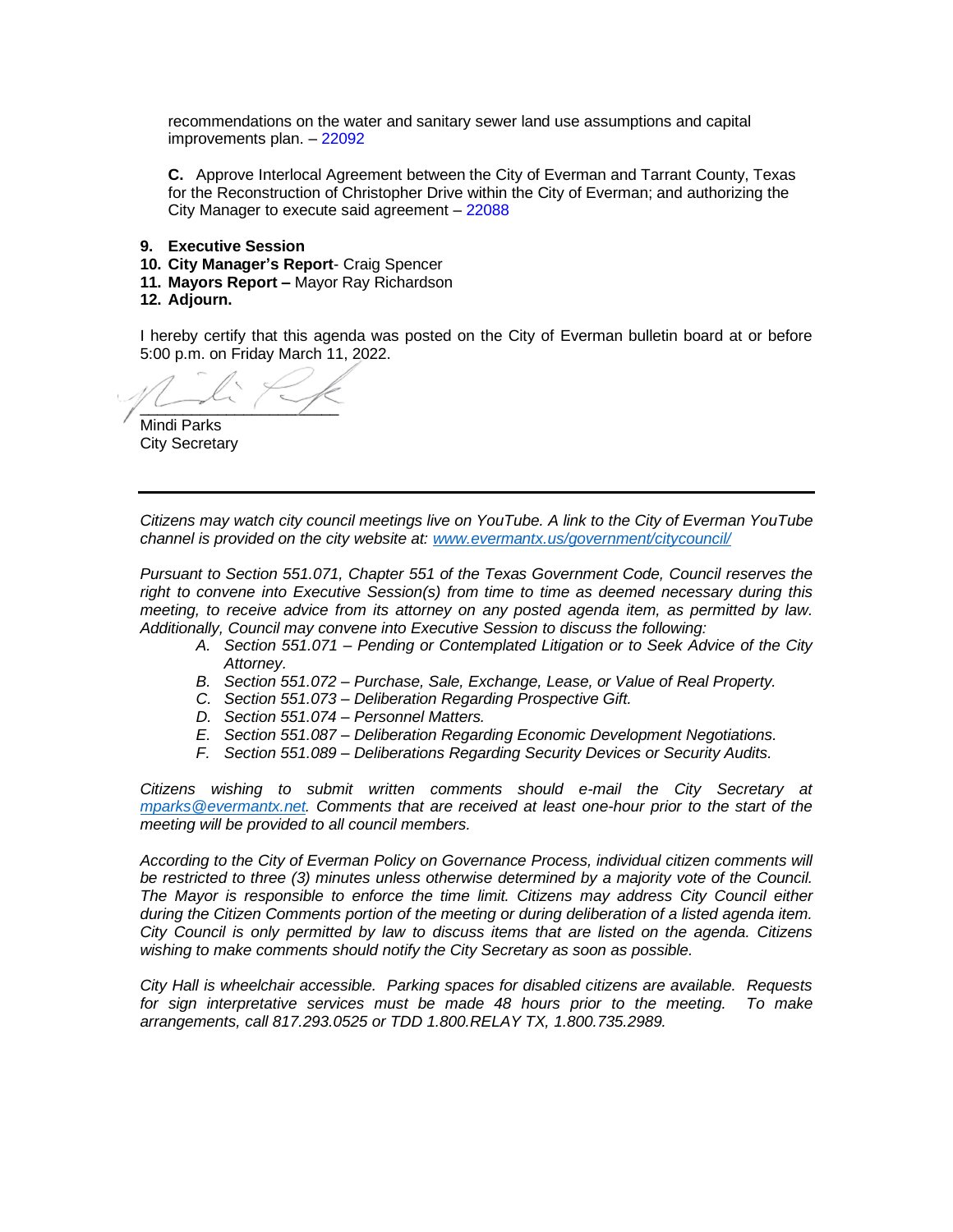

#### **EVERMAN CITY COUNCIL REGULAR MEETING MINUTES Tuesday, February 1, 2022 6:30 P.M.**

There will be a Regular Meeting held by the Everman City Council on Tuesday, February 1, 2022 at 6:30 p.m. at 212 North Race Street with the following agenda:

|                 | Ray Richardson       | $\star$  | Mayor                   |
|-----------------|----------------------|----------|-------------------------|
|                 | Linda Sanders        | $\star$  | Council Member, Place 1 |
|                 | <b>Kelly Denison</b> | $\star$  | Council Member, Pace 2  |
|                 | Johnnie Allen        | $\star$  | Council Member, Place 3 |
|                 | Susan Mackey         | $\star$  | Mayor Pro-Tem           |
|                 | <b>Judy Sellers</b>  | $\star$  | Council Member, Place 5 |
|                 | Miriam Davila        | $\star$  | Council Member, Place 6 |
| Others Present: |                      |          |                         |
|                 | Mindi Parks          | $\ast$   | <b>City Secretary</b>   |
|                 | <b>Craig Spencer</b> | $\star$  | <b>City Manager</b>     |
|                 | Susanne Helgesen     | $\star$  | Director of Finance     |
|                 | Landon Whatley       | $^\star$ | <b>Fire Chief</b>       |

#### **1. Meeting called to order.**

Mayor Ray Richardson called meeting to order at 6:30pm.

- **2. Invocation.**
- **3. Pledge of Allegiance.**
- **4. Consent Agenda: A. None**
- **5. Citizens Comments: NONE**
- **6. Presentation –** Official Copy of the Tarrant County 2020 Coronavirus Pandemic Historical Book to the Everman Public Library – Tarrant County Clerk Mary Louise Nicholson- 22068 Tarrant County Clerk Mary Louise Nicholson presented the Everman Public Library an official copy of the Tarrant County 2020 Coronavirus Pandemic Historical Book. Maty Louise Nicholson provided a slide show to the council showing details of how the book was put together and who all contributed to this Book and also about the past pandemics. She also explained that this Book was also a way to honor the ones that did not have a choice in this pandemic. She also stated that the Library of Congress usually on gets digital copies and they requested two copies of this book and that is because they see the value in this book. Mary then asked Billy Manus the Librarian of the Everman Public Library to present him the Book.
- **7. Discussion Items:**

**A.** Parking complaints and potential resolutions along Thomas Place - Landon Whatley-22073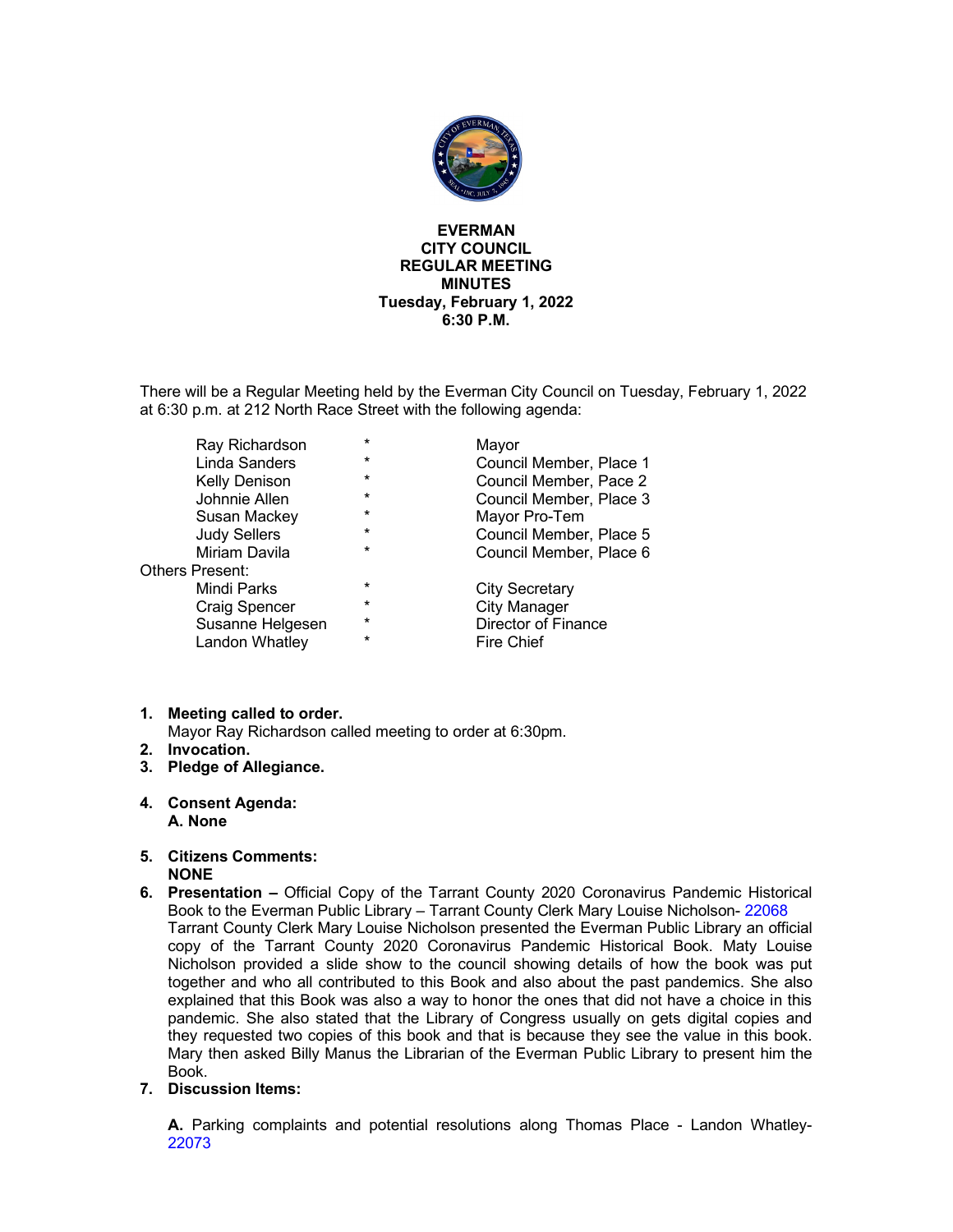Landon stated that in a big Industrial area on Thomas Place that does bring in a lot of tax dollars is having some issues. The daily traffic in this area is very heavy and sometimes standing not only with employees or customers but the main concern is the 18 wheelers that are loading or unloading are causing an issue for customers to get to the store fronts of these businesses. This also imposes a problem with emergency vehicles being able to get in these areas as well. Landon explained that both the 18 wheelers should have a designated area for the loading and the businesses that are the ones that are causing the issue have adequate space on their property to do so. Landon would like to get councils consensus on getting something to give him some teeth to these issues and try to solve the situation. City Manager Craig Spencer suggested to council to get with the city Engineer and have him draft up a plan and get an Exhibit built to get to council to try to help this situation. Council is all in consensus to have that done.

#### **B.** Hanna Ranch Phase 4 – Sewer Line Infrastructure – Craig Spencer - 22071

Craig stated when the negotiations were going on with the Hanna Ranch Development Phase 4, East of Roy C. Brooks Road, the plans were done and submitted to the city staff at the time and they were reviewed. The Director of Public Works at the time advised that the current sewer line that was there feeding that particular residential subdivision was a good sewer line and that there were no issues with it. Now that they have began construction and cammed the sewer line, it is actually collapsed. This is an 1800-foot sewer line and 10-inch sewer line that feeds that area. With the city giving them the approval to move forward and now they are in construction; this makes it our responsibility to fix. Craig stated that he went to our city Engineer to get a rough cost of this repair and it was \$175,000 and a six-month turnaround to complete. Craig stated that the good news is he went back to the developer and was able to negotiate with them. They agreed that we would only have to contribute \$50,000 out of the \$175,000 and they would pay the rest. Council will see this agreement at the next council meeting.

**C.** Review and Discuss the City of Everman, FY22 Comprehensive Financial Management Policy – Susanne Helgesen – 22070

Susanne stated that the Policy was submitted with no changes. This Policy has to reviewed annually just to make sure we are on the up and up. Susanne also stated sometimes we have changes she will have to submit based on recommendations but there are no recommendations this year.

**D.** The allocation of Court Technology Funds for the purchase or court related equipment – Edna Martinez – 22069

Edna stated that she has been talking to Craig and with court having everything to be capable to go paperless, she would like to do so. Edna stated also she is going through an update with LT Systems and that would allow the court to get the Topaz Signature Pads that would allow the electronic signatures to support the paperless goal. Edna is requesting the allocation of Court Technology Funds towards the purchase of the (2) Topaz Signature Pads for a total of \$700 and a Computer Tablet for \$2,500.00 to take pictures of different things as needed in court instead of using her personal cell phone. The total for this allocation is \$3,200.00 and the Court Technology Fund Balance is at \$18,805.64. Council is in consensus to allow this request. This will be on the agenda for the next council meeting.

#### **8. Consideration and Possible Action:**

**A.** Approve Ordinance #778 – An Ordinance of the City Council of Everman, Texas, amending Article 8, Section 8.03 of the Everman Code of Ordinances by adopting the composition of the Board of Adjustment; Providing for severability and providing an effective date - 22072

Motion was made by Pro-Tem Mackey and seconded by Council Member Sellers to approve Ordinance #778 – An Ordinance of the City Council of Everman, Texas, amending Article 8, Section 8.03 of the Everman Code of Ordinances by adopting the composition of the Board of Adjustment; Providing for severability and providing an effective date. **ALL VOTED AYE**

**B.** Approve City of Everman Personnel Policy Update as presented by the City Manager – 22067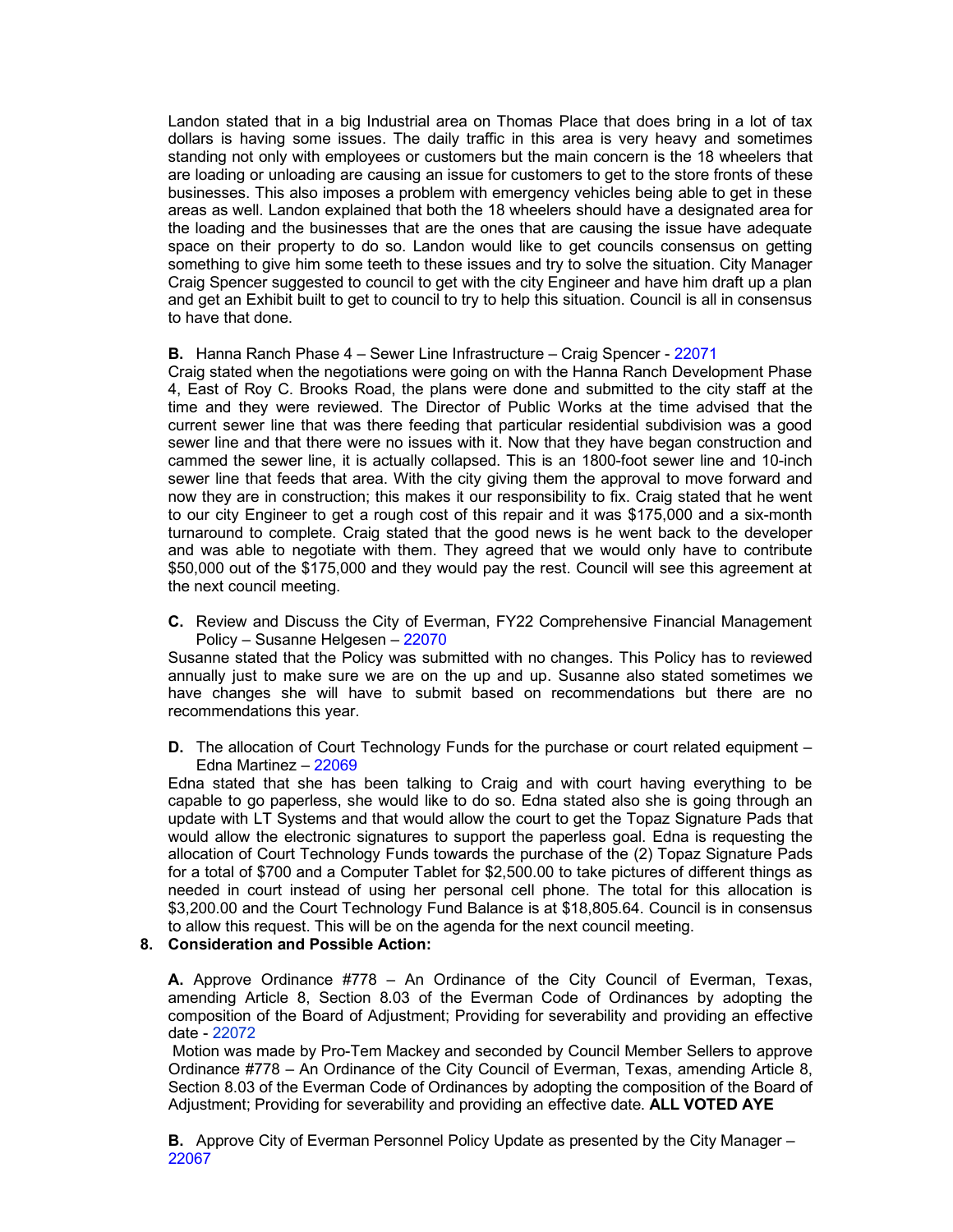Motion was made by Pr**o-**Tem Mackey and seconded by Council Member Sanders to approve City of Everman Personnel Policy Update as presented by the City Manager. **ALL VOTED**

**9. Executive Session NONE**

#### **10. City Manager's Report**- Craig Spencer

Craig stated that he needed to inform council about the approval of a reallocation that they approved of funds from Water to the City Improvement Bond for the Fire Suppression System that needs to go in at the New City building has had an issue come up that is big. Craig stated that the contractor originally said that a 13R System, a residential system would be up to code and it is not. This overlook is a mixture of both contractor and city staff and they will make sure something like this does not happen again. Craig stated that we had \$60,000 set aside for this already and the new amount is \$98,000. The funds are available within the funds but this will cause an overage that will require a budget amendment when all said and done but the amount will come from the contingency built within the Bond. Craig also updated council with the 15 new banners that are up in the city with Welcome Home on them. He will double the number of these later down the road. Also, he updated council with the news of the first few Sport Sponsorships and that has brought in just under \$10,000 in donations. He also just wanted to update the Civic Center and it is progressing well. It is moving along besides the Fire Suppression problem. Craig also updated that with the Winter Storm coming in all city directors have been checking city property making sure they are fully prepared. We do have chains for all vehicles to safely move around on the ice. The Street Department will be working 24-hour shifts.

**11. Mayors Report –** Mayor Ray Richardson **NONE**

#### **12. Adjourn.**

Mayor Richardson adjourned the meeting at 7:10pm.

\_\_\_\_\_\_\_\_\_\_\_\_\_\_\_\_\_\_\_\_\_\_\_ Mindi Parks City Secretary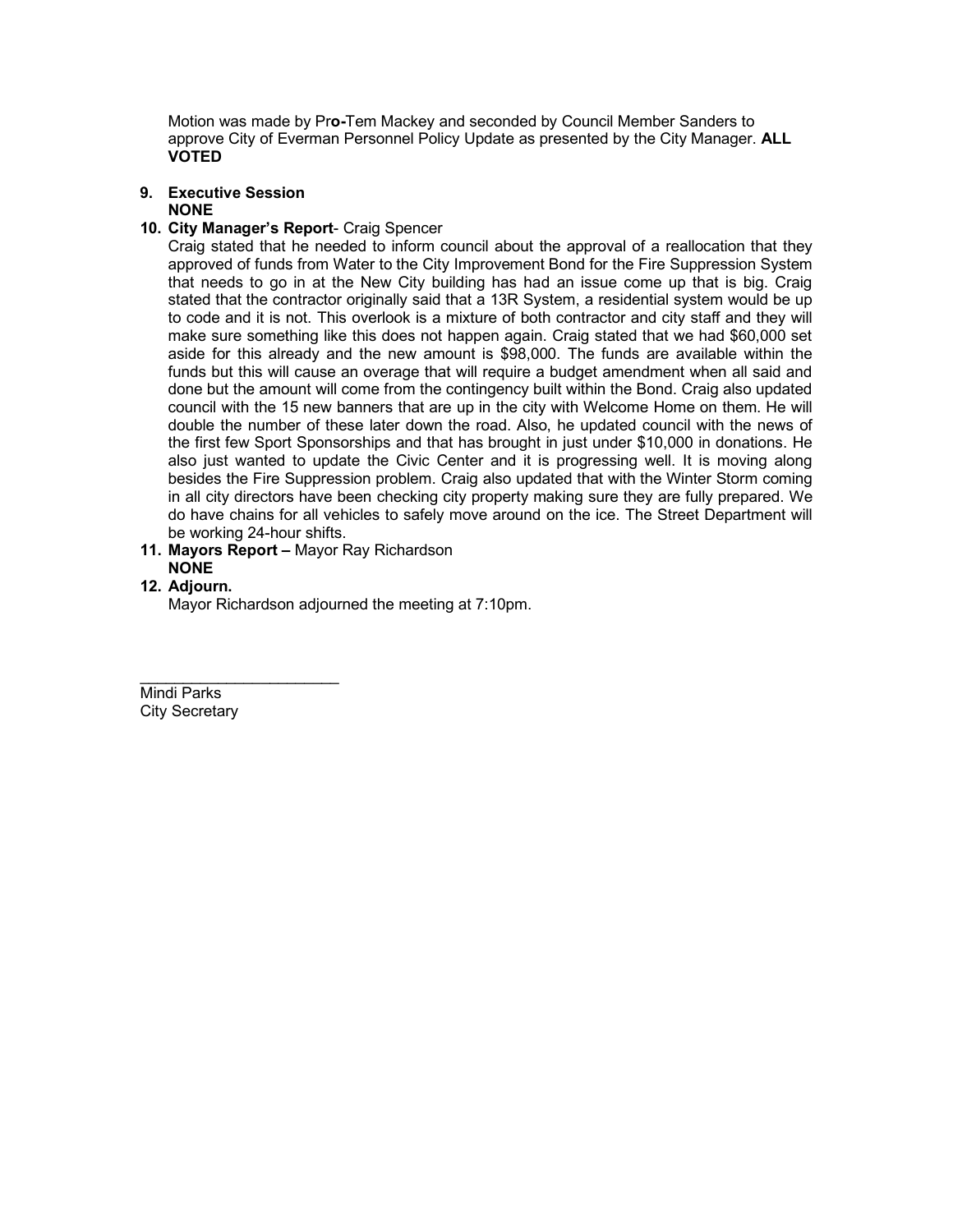

#### **EVERMAN CITY COUNCIL REGULAR MEETING MINUTES Tuesday, February 15, 2022 6:30 P.M.**

There will be a Regular Meeting held by the Everman City Council on Tuesday, February 15, 2022 at 6:30 p.m. at 212 North Race Street with the following agenda:

|         | Ray Richardson         | $\star$ | Mayor                   |
|---------|------------------------|---------|-------------------------|
|         | Linda Sanders          | $\ast$  | Council Member, Place 1 |
|         | Kelly Denison          | *       | Council Member, Place 2 |
|         | Johnnie Allen          | $\ast$  | Council Member, Place 3 |
|         | Susan Mackey           | *       | Mayor Pro-Tem           |
|         | <b>Judy Sellers</b>    | *       | Council Member, Place 5 |
|         | Miriam Davila          | $\star$ | Council Member, Place 6 |
| Absent: |                        |         |                         |
|         | Landon Whatley         | $\ast$  | <b>Fire Chief</b>       |
|         | <b>Others Present:</b> |         |                         |
|         | Mindi Parks            | $\ast$  | City Secretary          |
|         | Craig Spencer          | $\ast$  | <b>City Manager</b>     |
|         | Susanne Helgesen       | *       | <b>Finance Director</b> |
|         | <b>Greg Saunders</b>   | $\star$ | <b>City Engineer</b>    |
|         |                        |         |                         |

#### **1. Meeting called to order.**

Mayor Richardson called meeting to order at 6:32pm.

- **2. Invocation.**
- **3. Pledge of Allegiance.**

#### **4. Consent Agenda:**

- **A. Reading of Minutes of the previous meetings:**
- **1.** December 7, 2021 Work Session/Special Meeting
- **2.** December 14, 2021 Regular Meeting
- **3.** January 4, 2022 Regular Meeting
- **4.** January 18, 2022 Regular Meeting
- **B. Financial Reports:**
- **1.** December 2021
- **2.** January 2022

Motion was made by Pro-Tem Mackey and seconded by Council Member Denison to approve the Consent Agenda as shown. **ALL VOTED AYE**

#### **5. Citizens Comments: NONE**

**6. Presentation:**

**A. Public Hearing**- Pubic Hearing to hear citizens comments related to the City of Everman & Tarrant County 2022 CDBG (48<sup>th</sup> Year) Project Proposal - 22075

**Opened at 6:34pm and closed at 6:41pm. There were no citizens comments.** Craig also displayed the project area for the water-line replacement project on the TV screen and just explained some details of this project and had our city Engineer present to answer any questions. The city will have about \$85,000 to pay concerning this project. This will come out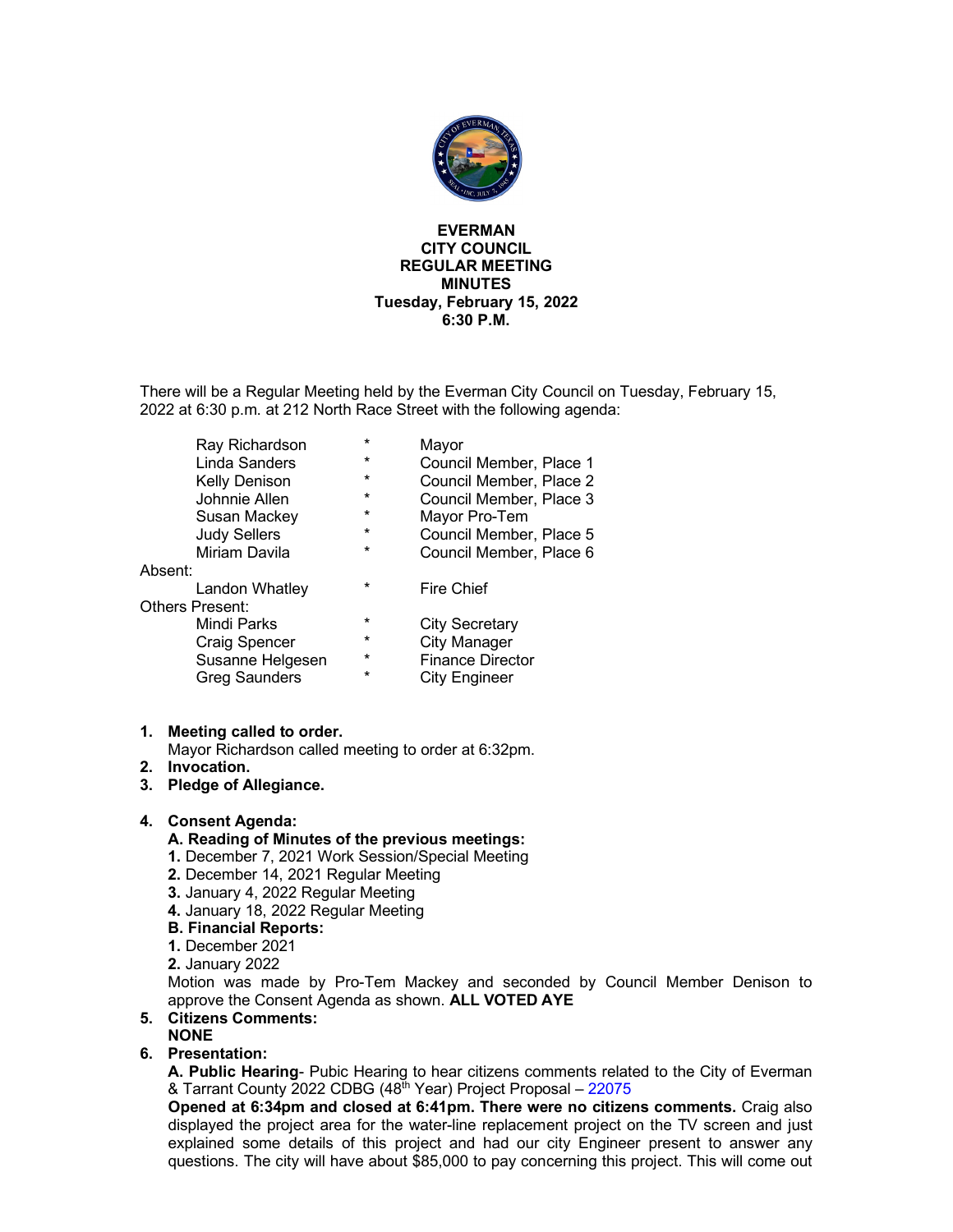of A- Bond Proceeds, B- Arpa Funds- or C- Water Reserves Funds. This will come before council for their approval and Craig has no worries on the funding for this Project.

#### **7. Discussion Items:**

**A.** Incident Briefing- School Incident that occurred on February 10, 2022 – Craig Spencer-22079

Craig explained to council about the incident and the protocols to apprehend these individuals. This incident started at the Dollar General and the suspects then fled to the High School. There were two Resource Officers there on the campus. They put the School on HOLD not LOCKDOWN. They did not want to alarm the suspects that they knew they were there. They then asked the staff at the school if they knew the suspects by providing them with a picture of the two suspects. The school was able to immediately identify them. They then knew where to find them in the school. One was in the cafeteria and one was in a classroom with a weapon. These two suspects were apprehended and charged.

**B.** TCEQ Municipal Setting Designation (MSD) Application – Consolidated Consulting Group, LLC – Jude Havens; Principal – Craig Spencer – 22076

Craig explained that this is just a resolution to notify the city of the contaminations found aat the property described in resolution to be near Interstate Highway 35 and West Risinger Road, Fort Worth, Texas. This has no affect on our water well or businesses. Council is in consensus to move forward with this and approve it.

**C.** Interlocal Agreement between the City of Everman, Texas and the City of Kennedale, Texas, for rabies control and the shared use of the City of Everman Animal Shelter - 22081 Craig stated that this is something we have already discussed a few times. This is just the agreement for use of our facility. This did go before our Advisory Board and Kennedale also and the only concern brought up was the fact that we are not a no kill shelter. Craig explained to them that they can and will for Special cases and they were ok with that. We do have enough staff to have after hours for emergencies and there is no impact on the Budget.

#### **8. Consideration and Possible Action:**

**A.** Approve OpenGov Statement of Work and Order Agreement as presented and authorizing the City Manager to execute all agreements associated - 22074

Motion was made by Council Member Denison and seconded by Council Member Sellers to approve OpenGov Statement of Work and Order Agreement as presented and authorizing the City Manager to execute all agreements associated. **ALL VOTED AYE**

**B.** Approve Fiscal Year 2022 Comprehensive Financial Management Policy – 22077 Motion was made by Pro-Tem Mackey and seconded by Council Member Sellers to approve Fiscal Year 2022 Comprehensive Financial Management Policy. **ALL VOTED AYE**

**C.** Approve the allocation \$3,200 of Court Technology funds for the procurement of electronic signature pads and a computer tablet for the Everman Municipal Court – 22078 Motion was made by Council Member Davila and seconded by Pro-Tem Mackey to approve the allocation \$3,200 of Court Technology funds for the procurement of electronic signature pads and a computer tablet for the Everman Municipal Court. **ALL VOTED AYE**

**D.** Approve DIR Contract Number DIR-TELE-CTSA-003 Attachment F1 Verizon Wireless Customer Agreement and authorize the City Manager to execute all associated documents – 22080

Motion was made by Pro-Tem Mackey and seconded by Council Member Davila to approve DIR Contract Number DIR-TELE-CTSA-003 Attachment F1 Verizon Wireless Customer Agreement and authorize the City Manager to execute all associated documents. **ALL VOTED AYE**

**E.** Approve Interlocal Agreement between the City of Everman, Texas and the City of Kennedale, Texas, for rabies control and the shared use of the City of Everman Animal Shelter - 22081

Motion was made by Council Member Denison and seconded by Council Member Sanders to approve Interlocal Agreement between the City of Everman, Texas and the City of Kennedale, Texas, for rabies control and the shared use of the City of Everman Animal Shelter. **ALL VOTED AYE**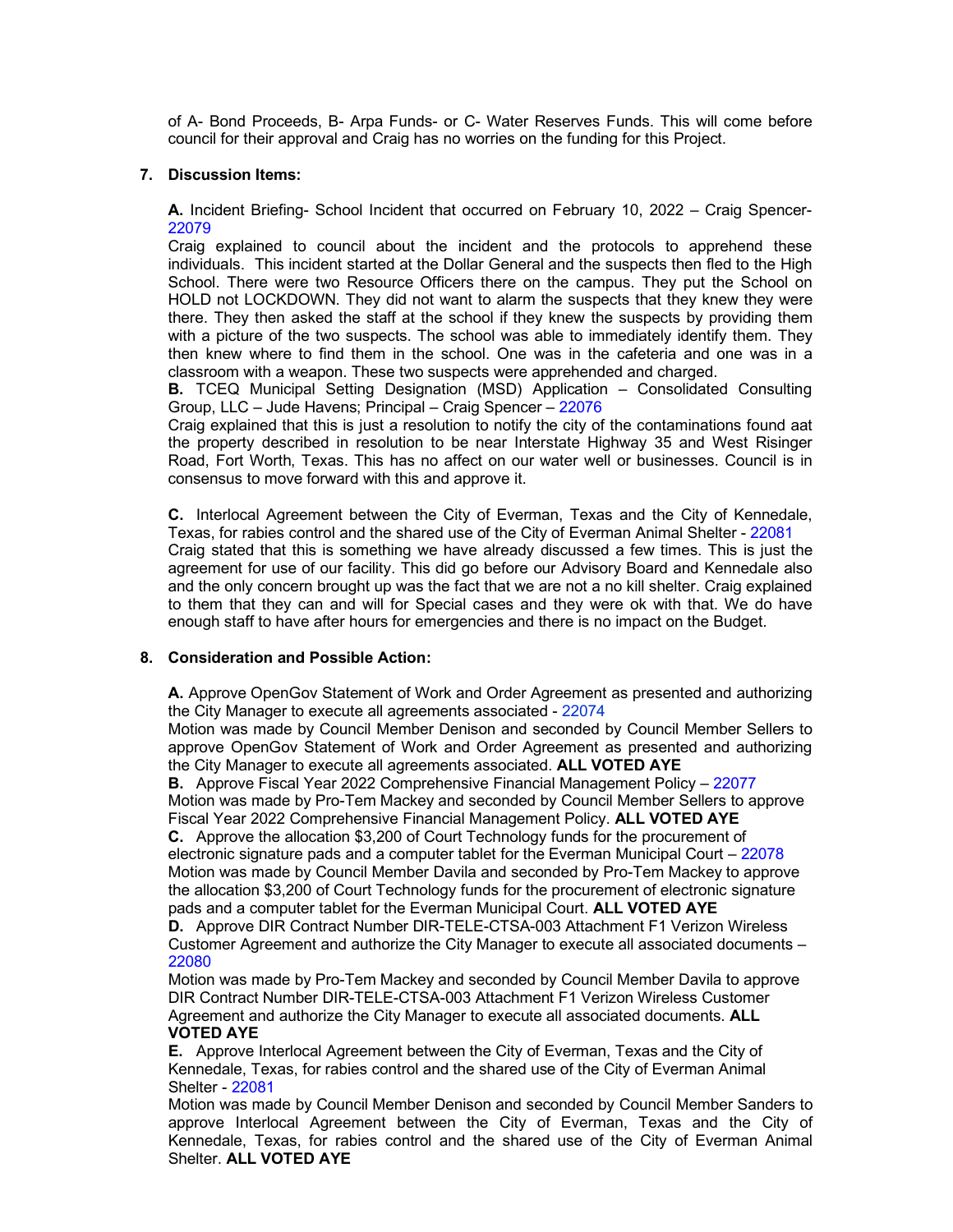#### **9. Executive Session NONE**

#### **10. City Manager's Report**- Craig Spencer

He wanted to update about the Civic Center and that is moving quickly. The Fire suppression is still having delays and a six-inch line will be put in for that but they are still shooting for April for the opening of the Civic Center. Craig stated that all the projects are moving fairly quickly and there was also an update asked about the striping on Shelby and there has been no update on that yet but Craig will find out. The Columbine water well project is almost done but Craig will find out where this project is at. The County is also putting Christopher on their list to do due to emergency repairs because of the major potholes.

#### **11. Mayors Report –** Mayor Ray Richardson

Mayor reported that the Hugley Ground Breaking is at 2pm on February 22 and the Hommell Flag Ceremony is March 4th at 2pm.

#### **12. Adjourn.**

Mayor Richardson adjourned the meeting at 7:15pm.

\_\_\_\_\_\_\_\_\_\_\_\_\_\_\_\_\_\_\_\_\_\_\_ Mindi Parks City Secretary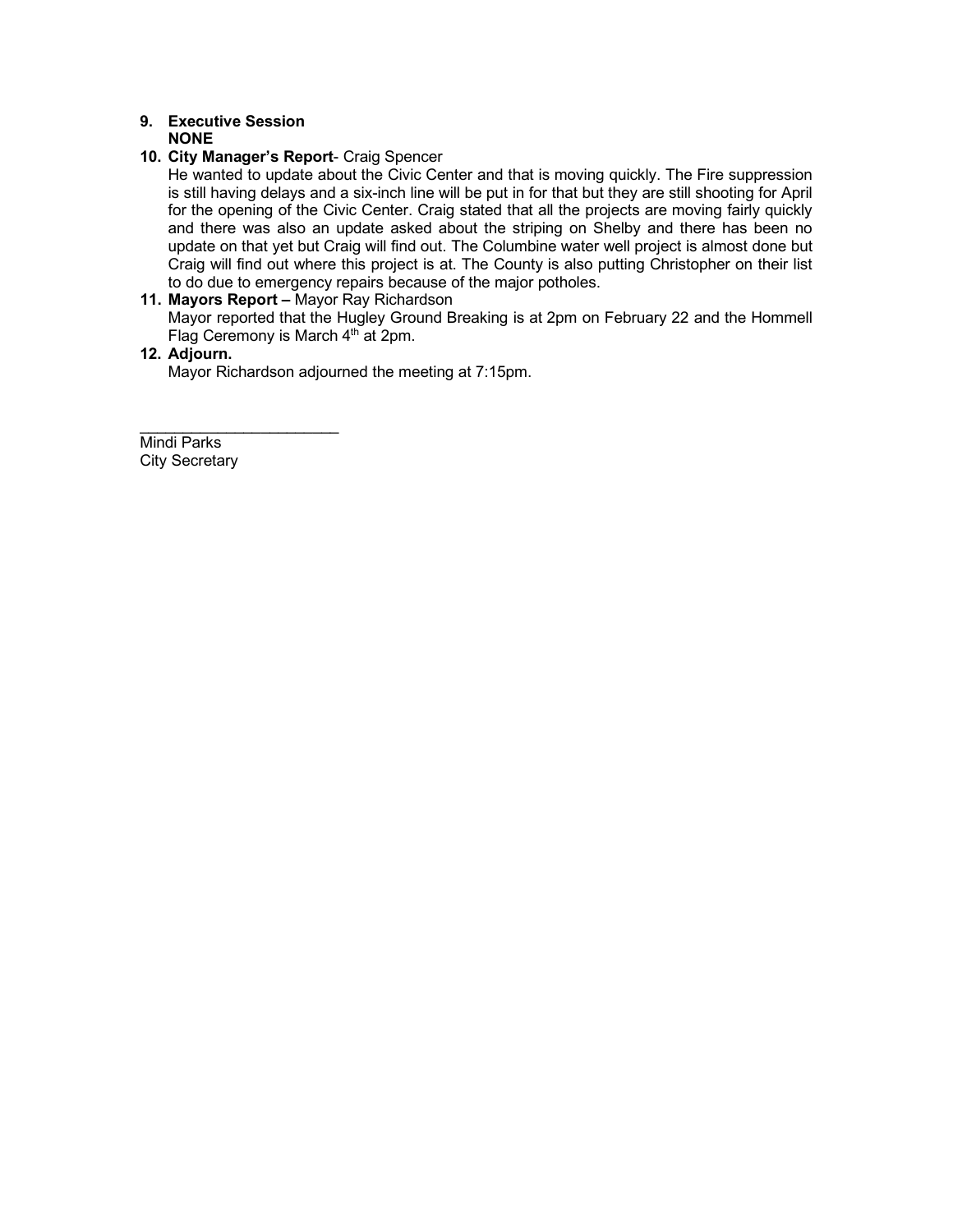# <span id="page-8-0"></span>City of Everman 2021 Annual Report

| <b>Submission Date</b>                               | Mar 11, 2022 8:12 AM                                               |  |
|------------------------------------------------------|--------------------------------------------------------------------|--|
| <b>Agenda Tracking Number</b>                        | 22089                                                              |  |
| TYPE:                                                | Presentation                                                       |  |
| What date would you like to<br>have this item added: | Mar 15, 2022                                                       |  |
| <b>SUBJECT:</b>                                      | City of Everman 2021 Annual Report                                 |  |
| <b>RECOMMENDATION:</b>                               | No Recommendation at this time                                     |  |
| <b>DISCUSSION:</b>                                   | No action required. Final copy is being presented to City Council. |  |
| <b>ATTACHMENTS:</b>                                  | 2021 Annual Report FINAL.pdf<br><b>PDF</b>                         |  |
| <b>Submitted for City</b><br>Manager's Office by:    | C. W. Spencer                                                      |  |
| <b>Originating Department:</b>                       | <b>City Manager's Office</b>                                       |  |
| <b>Originating Department</b><br>Head:               | C. W. Spencer                                                      |  |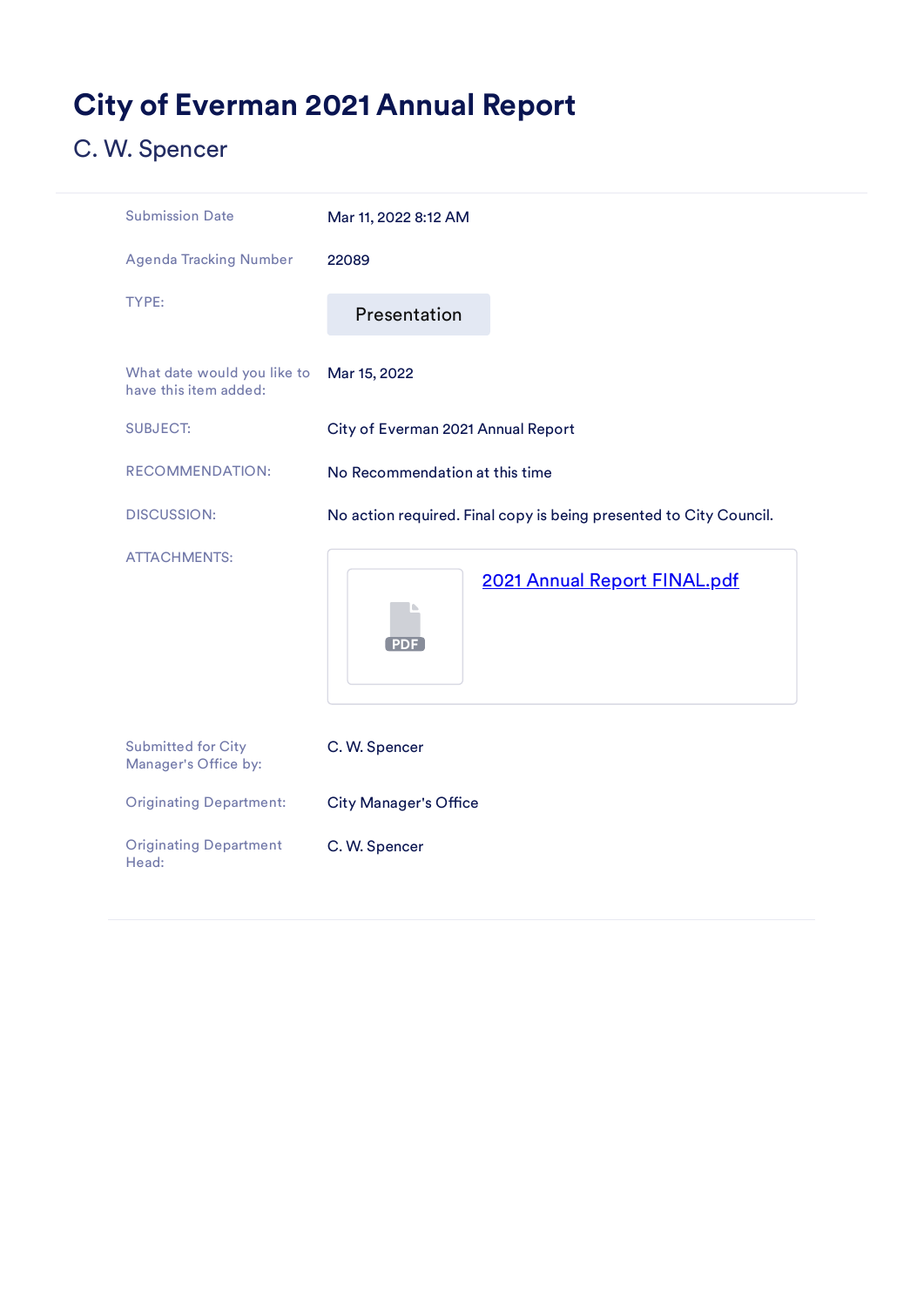## <span id="page-9-0"></span>Review and Discuss the proposed policies and fe…

## C. W. Spencer

:







Submitted for City Manager's Office by: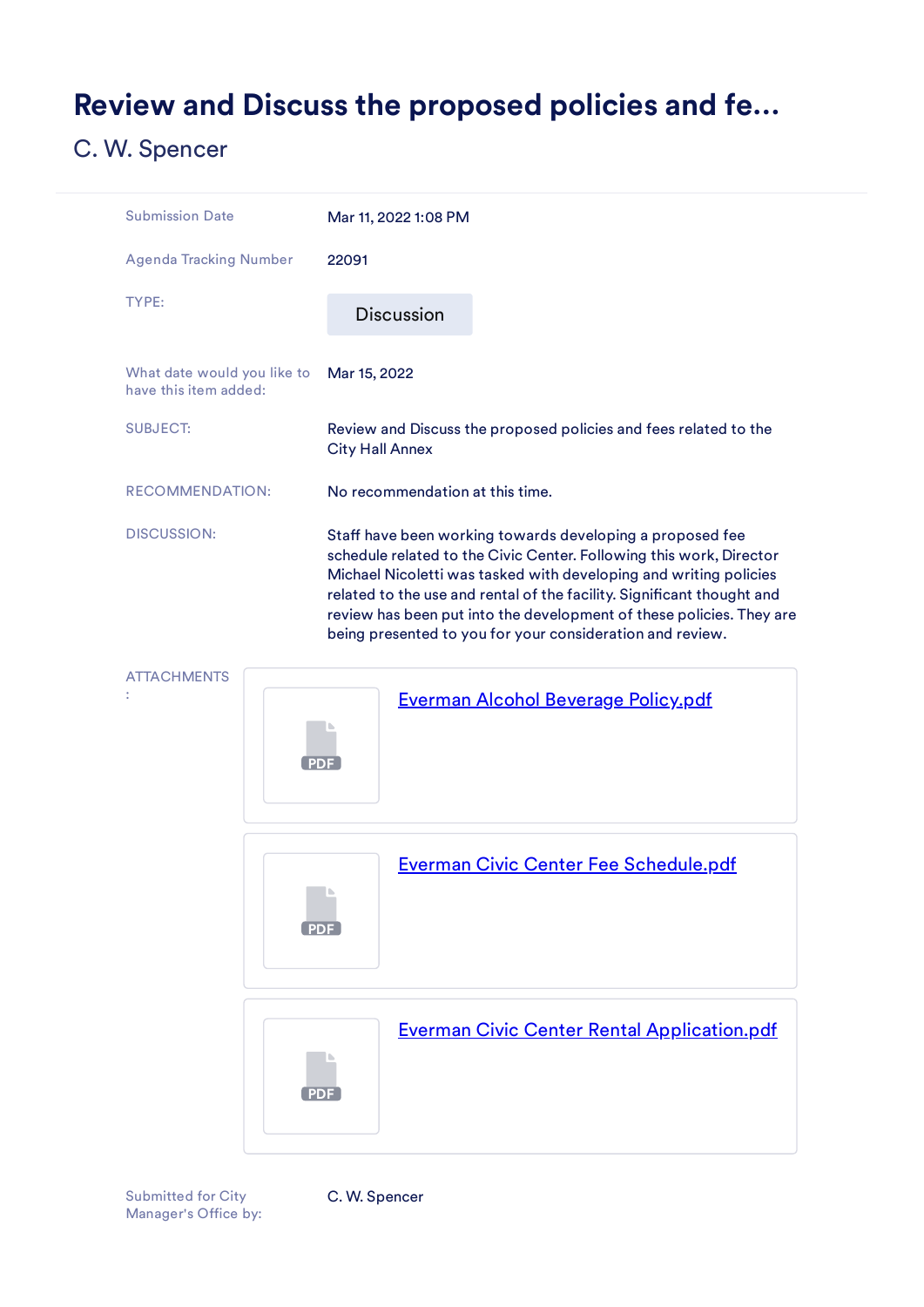Originating Department: City Manager's Office

Originating Department Head: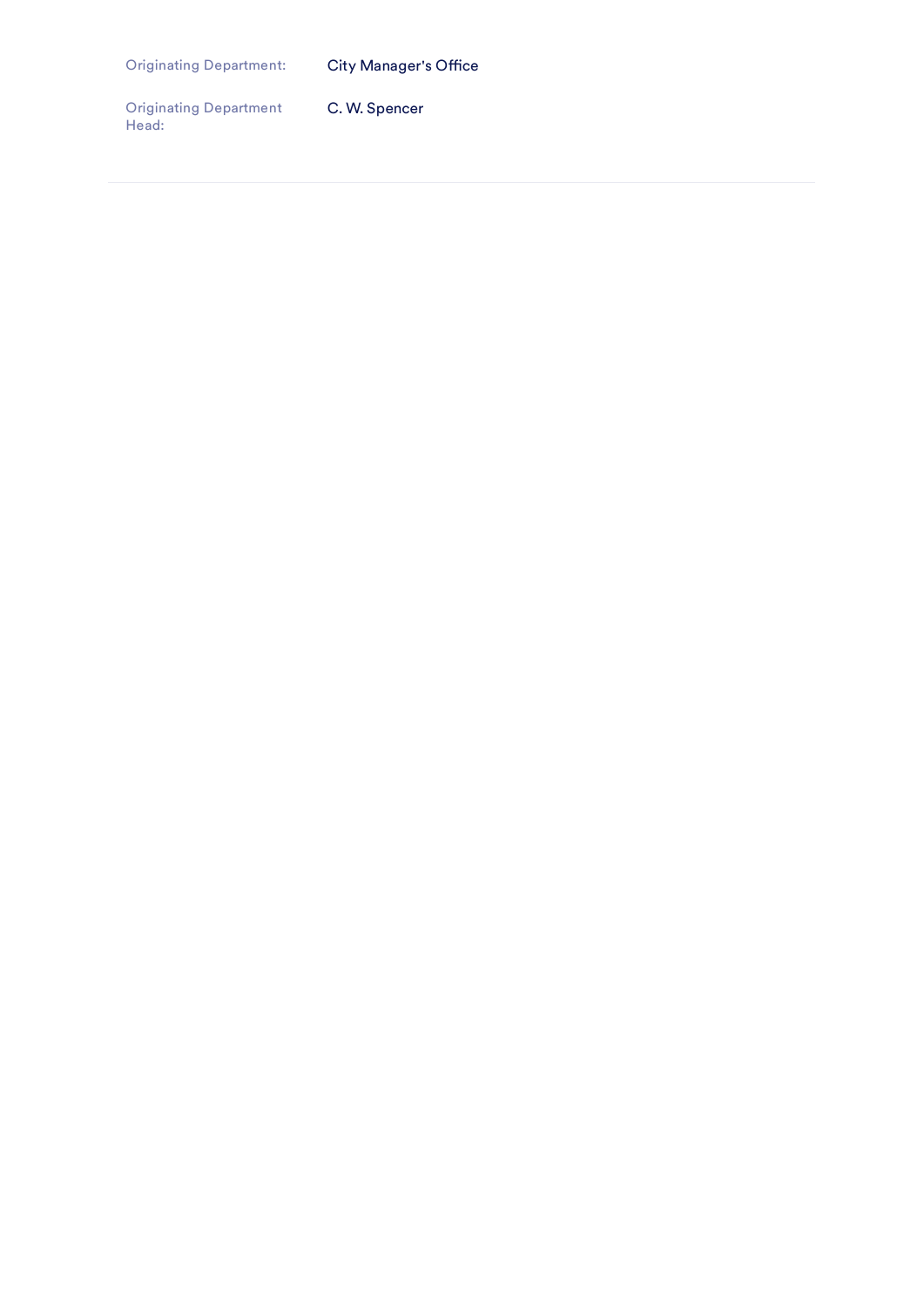# <span id="page-11-0"></span>Request from the Regional Transportation Counci…

## Mayor Ray Richardson

| <b>Submission Date</b>                               | Mar 11, 2022 10:34 AM                                                                                                                                          |  |
|------------------------------------------------------|----------------------------------------------------------------------------------------------------------------------------------------------------------------|--|
| <b>Agenda Tracking Number</b>                        | 22090                                                                                                                                                          |  |
| <b>TYPE:</b>                                         | <b>Discussion</b>                                                                                                                                              |  |
| What date would you like to<br>have this item added: | Mar 15, 2022                                                                                                                                                   |  |
| <b>SUBJECT:</b>                                      | Request from the Regional Transportation Council for the City of<br>Everman to adopt a Locally Enforced Motor Vehicle Idling<br><b>Restrictions Resolution</b> |  |
| <b>RECOMMENDATION:</b>                               | No recommendation at this time                                                                                                                                 |  |
| <b>DISCUSSION:</b>                                   | Please see the attached letter and model resolution sent on behalf of<br>the Regional Transportation Council.                                                  |  |
| <b>ATTACHMENTS:</b>                                  | 0493_001.pdf<br><b>PDF</b>                                                                                                                                     |  |
| <b>Submitted for City</b><br>Manager's Office by:    | Mayor Ray Richardson                                                                                                                                           |  |
| <b>Originating Department:</b>                       | Mayor                                                                                                                                                          |  |
| <b>Originating Department</b><br>Head:               | Mayor Ray Richardson                                                                                                                                           |  |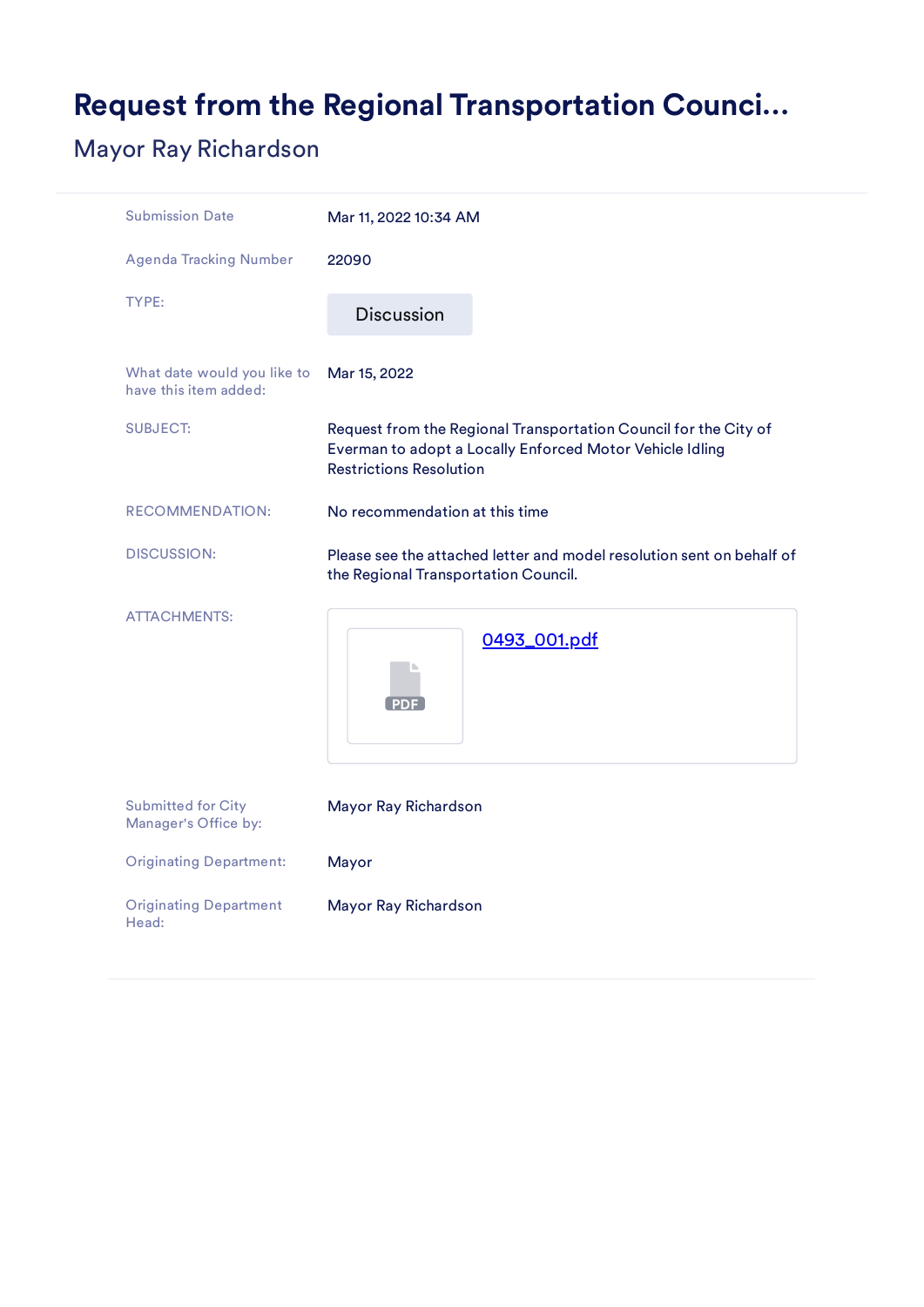## <span id="page-12-0"></span>Approve Resolution #2022-03-03 - A RESOLUTI…

| <b>Submission Date</b>                               | Mar 11, 2022 4:21 PM                                                                                                                                                                                                                                                                                                                                                             |
|------------------------------------------------------|----------------------------------------------------------------------------------------------------------------------------------------------------------------------------------------------------------------------------------------------------------------------------------------------------------------------------------------------------------------------------------|
| <b>Agenda Tracking Number</b>                        | 22093                                                                                                                                                                                                                                                                                                                                                                            |
| TYPE:                                                | <b>Consideration and Possible Action</b>                                                                                                                                                                                                                                                                                                                                         |
| What date would you like to<br>have this item added: | Mar 15, 2022                                                                                                                                                                                                                                                                                                                                                                     |
| <b>SUBJECT:</b>                                      | Approve Resolution #2022-03-03 - A RESOLUTION BY THE CITY<br>COUNCIL OF THE CITY OF EVERMAN, TEXAS APPOINTING A<br>CAPITAL IMPROVEMENTS ADVISORY COMMITTEE FOR THE<br>2022-2032 LAND USE ASUMPTIONS AND CAPITAL<br><b>IMPROVMENTS PLAN FOR WATER AND SANITARY SEWER AND</b><br>TO PROVIDE RECOMMENDATIONS FOR IMPLEMENTATION OF<br>IMPACT FEES; AND PROVIDING AN EFFECTIVE DATE. |
| <b>RECOMMENDATION:</b>                               | It is recommended that the City of Everman Adopt<br>Resolution#2022-03-03                                                                                                                                                                                                                                                                                                        |
| <b>DISCUSSION:</b>                                   | This Resolution establishes the Capital Improvements Advisory<br>Committee. It is recommended that the Everman City Council<br>appoint the current Planning & Zoning Commission Members as this<br>committee.                                                                                                                                                                    |

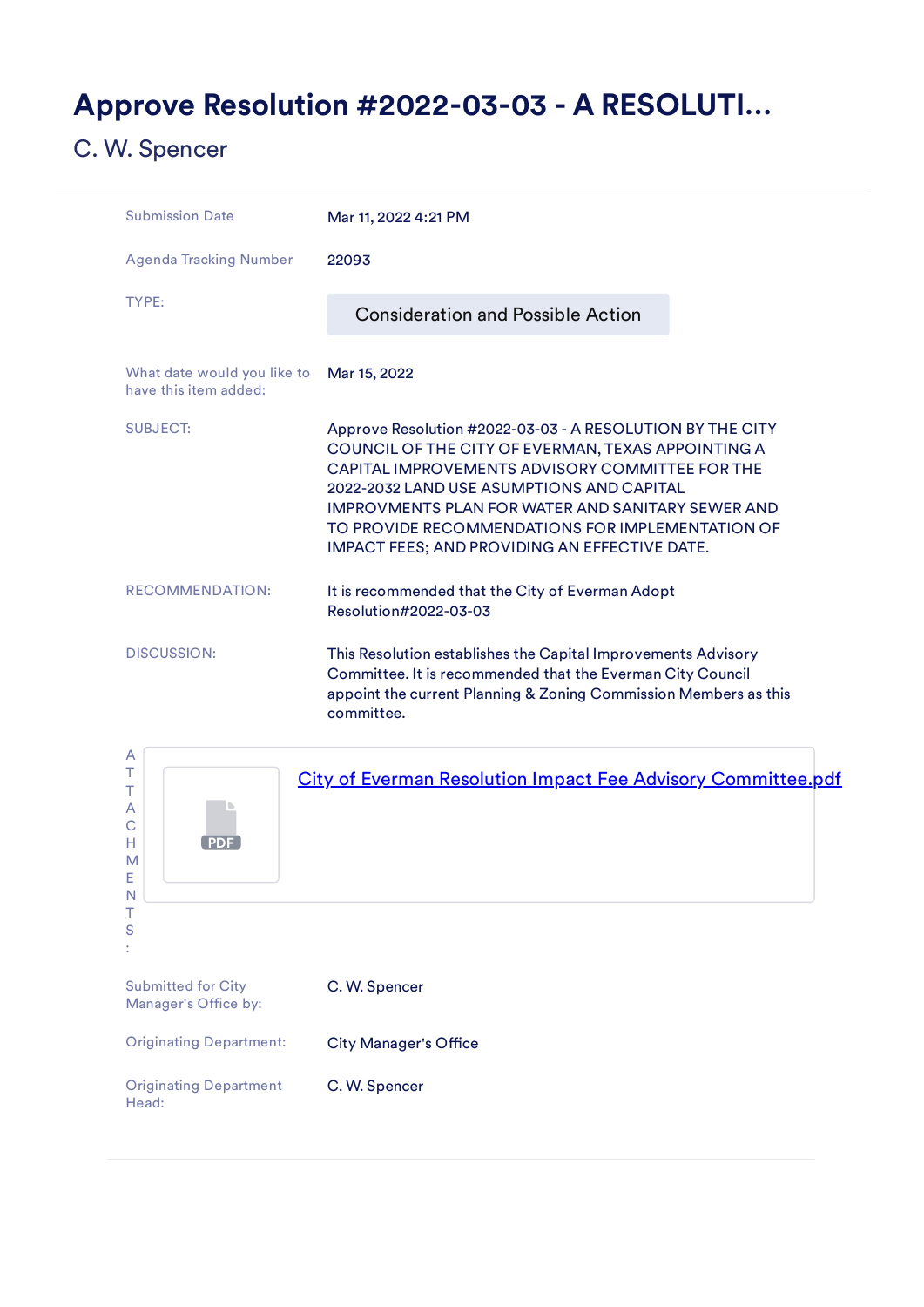## <span id="page-13-0"></span>Approve Resolution #2022-03-02 - A RESOLUTI…

| <b>Submission Date</b>                               | Mar 11, 2022 1:54 PM                                                                                                                                                                                                                                                                                                                                                                                                                                                                                                                                                                                                                                                                                                                         |  |  |
|------------------------------------------------------|----------------------------------------------------------------------------------------------------------------------------------------------------------------------------------------------------------------------------------------------------------------------------------------------------------------------------------------------------------------------------------------------------------------------------------------------------------------------------------------------------------------------------------------------------------------------------------------------------------------------------------------------------------------------------------------------------------------------------------------------|--|--|
| <b>Agenda Tracking Number</b>                        | 22092                                                                                                                                                                                                                                                                                                                                                                                                                                                                                                                                                                                                                                                                                                                                        |  |  |
| TYPE:                                                | <b>Consideration and Possible Action</b>                                                                                                                                                                                                                                                                                                                                                                                                                                                                                                                                                                                                                                                                                                     |  |  |
| What date would you like to<br>have this item added: | Mar 15, 2022                                                                                                                                                                                                                                                                                                                                                                                                                                                                                                                                                                                                                                                                                                                                 |  |  |
| <b>SUBJECT:</b>                                      | Approve Resolution #2022-03-02 - A RESOLUTION BY THE CITY<br>COUNCIL OF THE CITY OF EVERMAN, TEXAS SCHEDULING A<br>PUBLIC HEARING TO CONSIDER ADOPTION OF LAND USE<br>ASSUMPTIONS AND A CAPITAL IMPROVEMENTS PLAN FOR<br>WATER AND SANITARY SEWER UNDER WHICH AN IMPACT FEE<br>MAY BE IMPOSED WITHIN THE CITY; DIRECTING THE CITY<br>SECRETARY TO PUBLISH NOTICE OF SAID PUBLIC HEARING;<br>AND DIRECTING THE IMPACT FEE ADVISORY COMMITTEE TO<br>CONSIDER AND MAKE RECOMMENDATIONS ON THE WATER<br>AND SANITARY SEWER LAND USE ASSUMPTIONS AND CAPITAL<br><b>IMPROVEMENTS PLAN.</b>                                                                                                                                                         |  |  |
| <b>RECOMMENDATION:</b>                               | It is recommended that the Everman City Council approve<br>Resolution #2022-03-02                                                                                                                                                                                                                                                                                                                                                                                                                                                                                                                                                                                                                                                            |  |  |
| <b>DISCUSSION:</b>                                   | The attached resolution has been drafted and provided by the City<br>Attorney's Office. The draft copy of the LUA and CIP are also<br>attached with this communication. This step is one of many related<br>to the implementation of Impact Fees associated with water and<br>sanitary sewer. A subsequent resolution will be drafted to appoint a<br>Capital Improvements Advisory Committee (CIAC). The role of the<br>advisory committee is to advise and assist in the preparation of the<br>land use assumptions that will, in turn, be used in the preparation of<br>the capital improvement plan. The production of semi-annual<br>reports and updates to the impact fee program are the<br>responsibility of the advisory committee. |  |  |

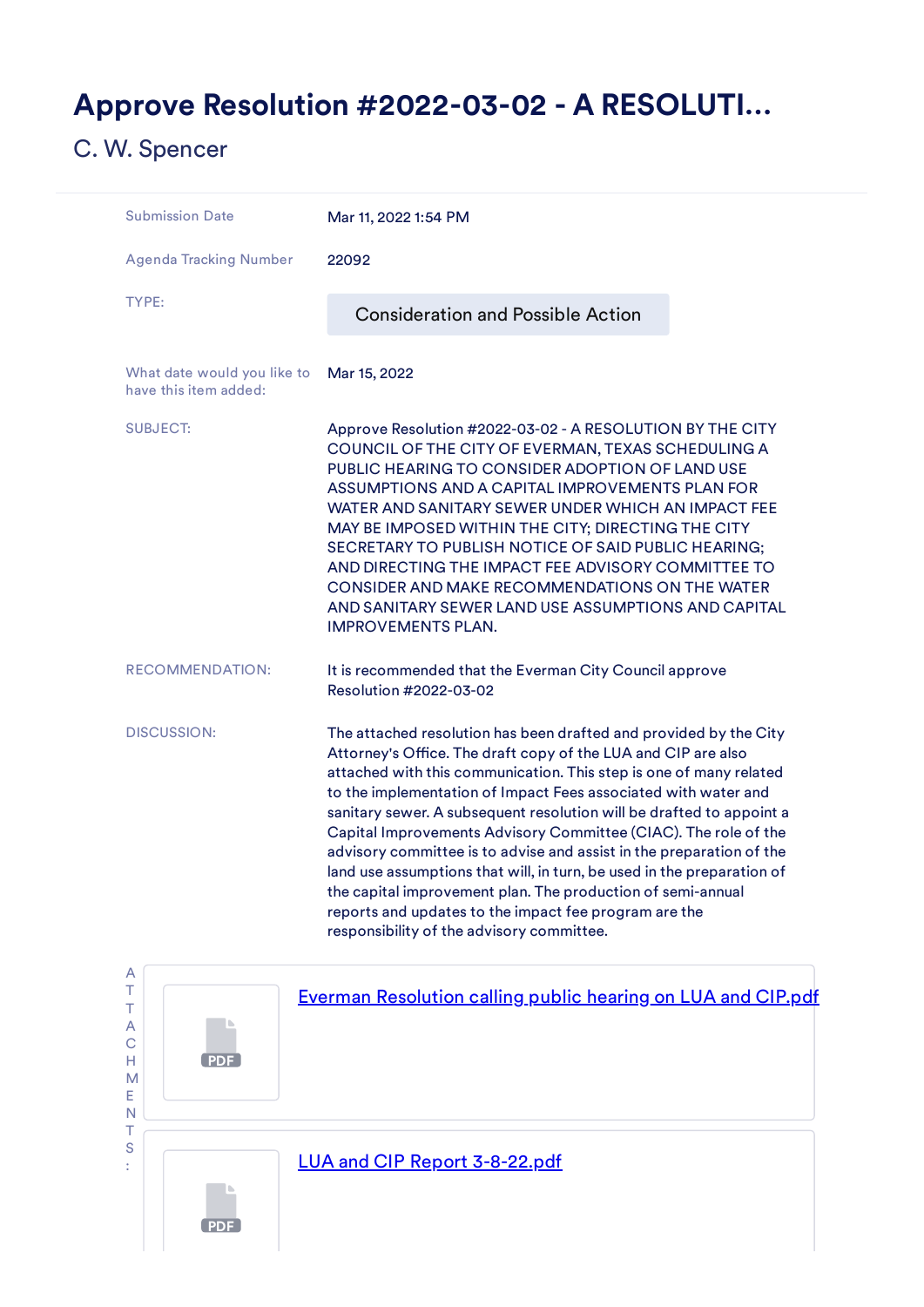| <b>Submitted for City</b><br>Manager's Office by: | C. W. Spencer       |  |  |
|---------------------------------------------------|---------------------|--|--|
| <b>Originating Department:</b>                    | <b>City Manager</b> |  |  |
| <b>Originating Department</b><br>Head:            | C. W. Spencer       |  |  |